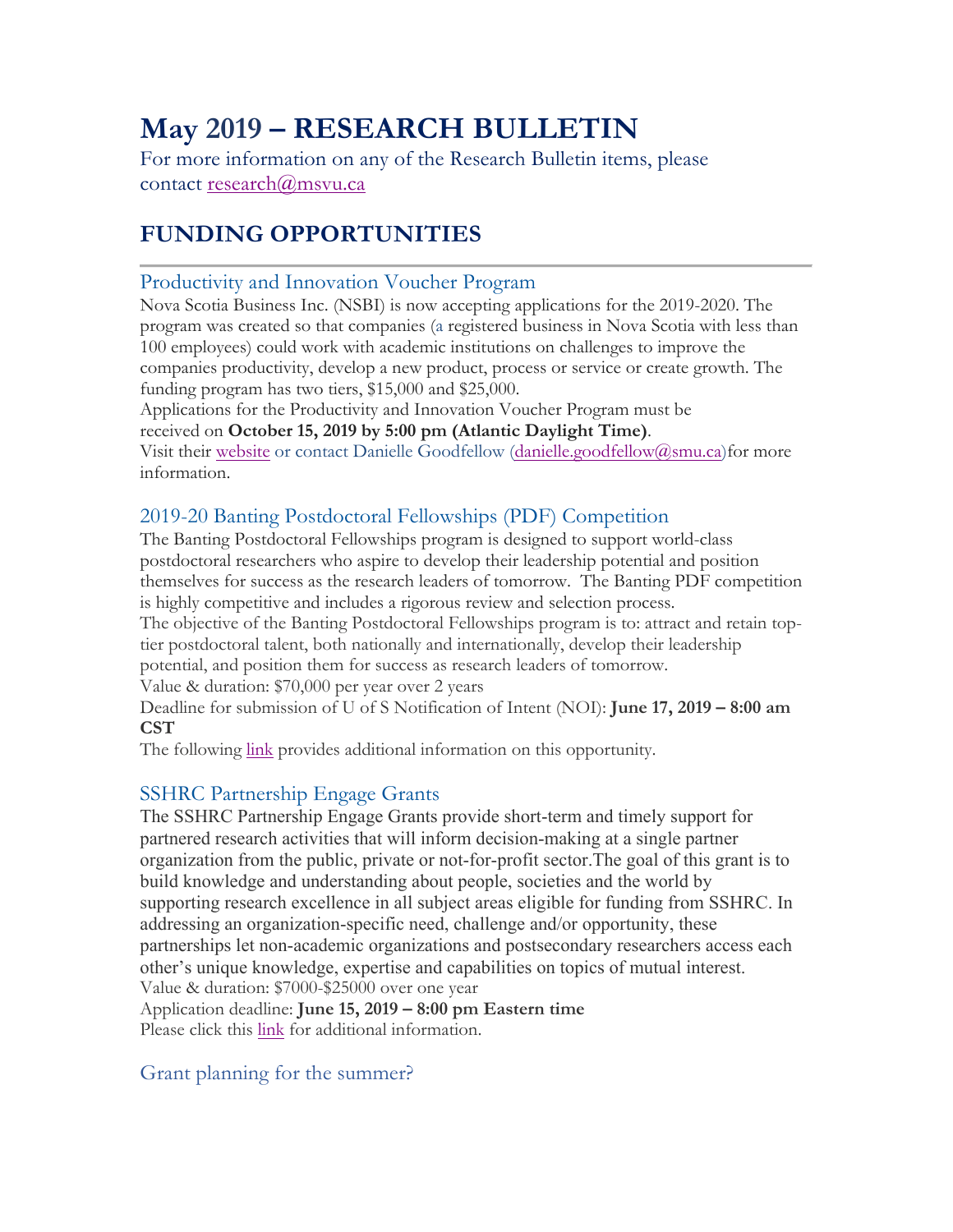Contact research $@$ msvu.ca to schedule a meeting to chat about opportunities for you and your research.

# **EVENTS**

#### MSVU Research Symposium

The **all-new MSVU Research Symposium** celebrates and encourages the important research taking place on campus and within the Mount community. The event will be taking place in McCain 105/106 with more displays in the McCain Atrium on **May 3, 2019 from 8:30 AM – 2:45 PM**. Please see the attached schedule for information on presentations, posters, displays, and booths.

All questions can be directed to  $\text{research}(\hat{a})$ msvu.ca.

#### Nova Scotia Research Roundtable on Immigration

The next Nova Scotia Research Roundtable on Immigration will be held on **May 17, 2019 (Friday) from 10:30 until 12:00**. The location for this meeting is Saint Mary's University, Sobey Building, Secunda Room(4th Floor). Please RSVP Bernadine.Halliday@SMU.ca if you are planning to attend. The purpose of holding these quarterly round table discussions is to learn what is happening on provincial policy front, understand new immigration trends, and share information on on-going research related to immigration.

If you are interested in presenting your own research at this meeting, or have some ideas that you want to discuss, please respond by **May 10, 2019**so your suggestion can be included on the agenda.

# **ANNOUNCEMENTS**

#### 40% Discount on SAGE Journals APCs

Mount Saint Vincent University has access to a 40% Open Access (OA) discount with SAGE Journals, courtesy of the Canadian Research Knowledge Network (CRKN). Instructions on how to claim that discount are found on the attached document.

#### Final Decision on the CIHR Foundation Grant Program

CIHR has decided to sunset the Foundation Grant program. Read the complete message here, and more information here.

#### New CIHR Video Series "On the Mic with Mike"

CIHR is launching a new video series called "On the Mic with Mike." In these videos, Michael Strong sits down with a researcher for an-depth, personal conversation about their work, why they went into science in the first place, and what the future holds for their field of research.These videos aim to promote the work and passion of our country's brilliant health researchers, and, in turn, show young people that health research can not only be a viable career path, but an exciting and life-changing career choice.